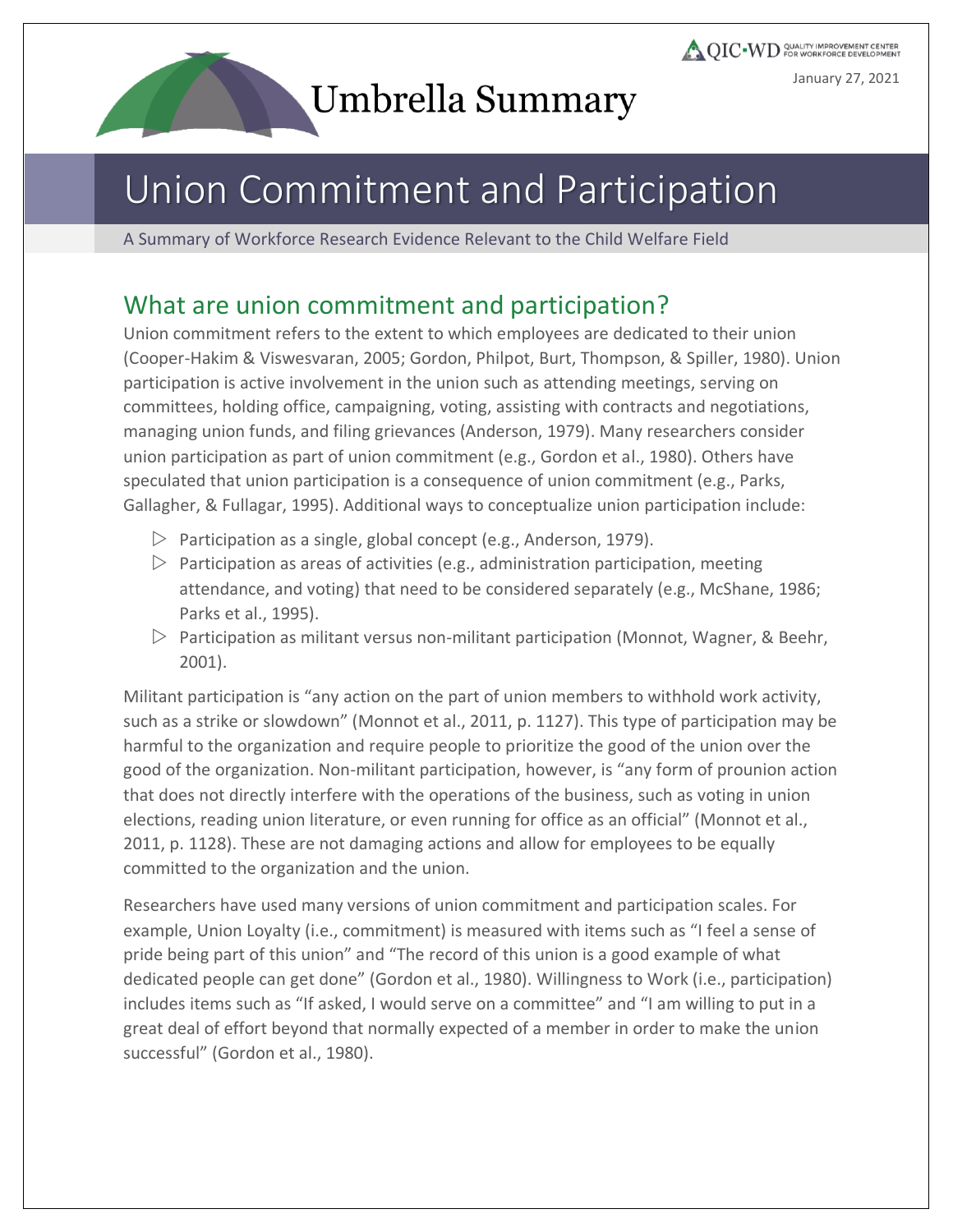### Why are union commitment and participation important?

Union commitment and participation are important because they are associated with job attitudes (Monnot et al., 2011). More specifically, union commitment is modestly associated with job satisfaction and moderately associated with organizational commitment; employees who express commitment to the union are more likely to also express job satisfaction and organizational commitment. Overall, union participation is not related to job satisfaction or organizational commitment. Militant union participation, however, is modestly related to organizational commitment; employees who engage in militant union participation are less likely to express commitment to their organization.

## What contributes to union commitment and participation?

Meta-analytic research on union commitment and participation thus far has focused on assessing factors that are merely associated with it, not on what factors cause union commitment or participation. Nonetheless, two factors may contribute to union commitment and participation: pro-union attitudes and instrumentality perceptions. Pro-union attitudes refer to individuals' perception that unions are good, and instrumentality perceptions refer to individuals' beliefs that unions do good. That is, pro-union attitudes are general positive attitudes toward the union and unions in general; instrumentality perceptions are the belief in "the union helping to achieve something for the members" (Monnot et al., 2011, p. 1129). Both pro-union attitudes and instrumentality are strongly related to union commitment and moderately related to union participation (both militant and non-militant). Employees who feel generally positive about the union and believe the union is helpful are more likely to express commitment to the union and participate in union activities.

#### QIC-WD Takeaways

- ► Union commitment is modestly associated with job satisfaction and moderately associated with organizational commitment.
- ► Overall union participation is not related to job satisfaction or organizational commitment.
- ► Militant union participation is modestly related to organizational commitment, such that employees who engage in militant union participation have lower organizational commitment.
- ► Union commitment and participation are higher among those who feel unions are good and useful.
- ► Research is needed to better understand what causes union commitment.
- ► Practitioners or researchers that would like to assess union commitment should consider the measure developed by Gordon et al. (1980).